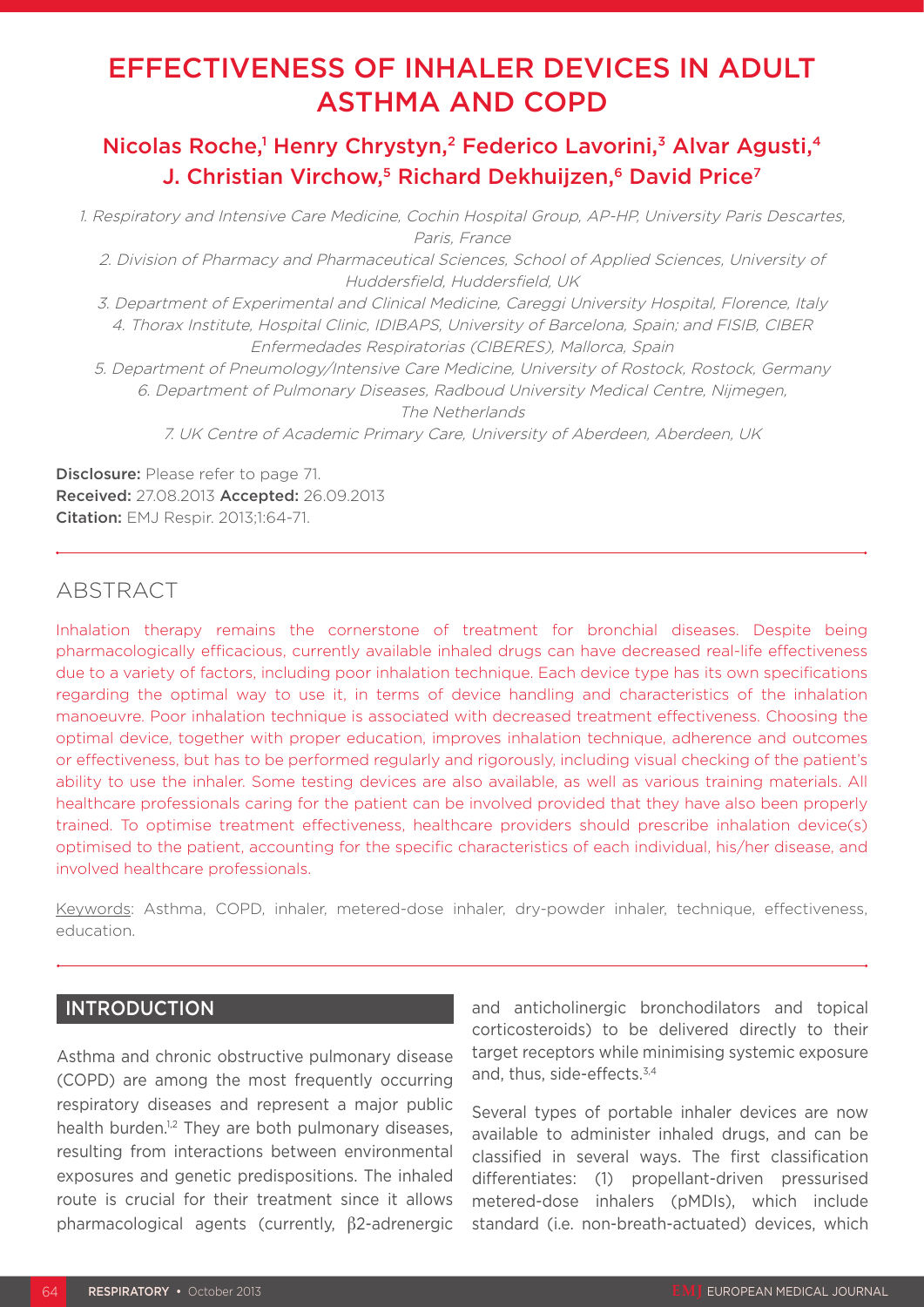can be used with spacers, and breath-actuated pMDIs (BAIs); versus (2) non-propellant-driven drypowder inhalers (DPIs), which can be multi-dose (with an integrated reservoir) or single-dose (using capsules). An alternative classification differentiates devices that require accurate coordination between triggering and inhalation (i.e. pMDIs without spacers) and those that were developed to alleviate the need for proper coordination, i.e. spacers, BAIs and DPIs.<sup>5</sup> Among pMDIs, devices delivering HFA-propelled extra-fine particles have been developed. These devices increase deposition in small airways and reduce the influence of errors in coordination and inhalation flow.6,7 Nebulisers are not discussed here since they are considered as second line devices for long-term treatment of asthma and COPD.<sup>1,2</sup>

The important characteristics of the dose emitted include the mass median aerodynamic diameter (MMAD) and the fine particle dose (FPD). The MMAD provides an understanding of the size of the emitted particles, with those <5 µm being the most likely to be deposited into the airways. The FPD is the amount of particles with a size  $5 \mu m$ .<sup>5</sup>

The effectiveness of inhaled treatments is influenced by several factors, including: (1) their efficacy, i.e. their positive effects when used under optimal conditions, directly resulting from their pharmacological properties; and, (2) the way they are used, i.e. the appropriateness of prescription and patients' adherence and ability to use inhalation devices. A systematic review of efficacy studies (i.e. randomised controlled trials) performed a decade ago did not find significant differences between devices.8 Usually, patients were highly trained

regarding their inhalation technique and those who did not demonstrate correct use post-training were excluded. Thus, the real-life effectiveness of the various available devices is not known and could be markedly influenced by the way they are used. A systematic review, by Brocklebank et al. in 2001, underlined the need for additional studies aimed at determining whether some differences between devices can be identified in terms of effectiveness.<sup>9</sup> Some studies have been conducted thereafter to address this issue.10,11

Misuse of inhalers will prevent the pharmacological agent from reaching its target, resulting in a decreased effect. $12$  The amount of drug depositing in the lung depends on three factors: the drug formulation, the technical characteristics of the device (such as its external and internal design and, for DPIs, the resistance to inhalation), and the ability of the patient to handle it and inhale properly (Figure 1).

Many studies have investigated the frequency and consequences of inhaler misuse. Their results support the major importance given to inhaler technique as a determinant of treatment success. However, only few guidelines address the issue of inhaler technique in detail.<sup>5,13</sup> As a consequence, several international groups developed a specific interest for research and communication on this topic, such as the Asthma Drug Management Team (ADMIT) (http://www.admit-online.info/ en/), and the recently established Respiratory Effectiveness Group (REG), (http://www. effectivenessevaluation.org/).



Figure 1. Basic principles in inhalation therapy: factors that influence the effectiveness of inhaled medications. MMAD: mass median aerodynamic diameter. Fine/respirable particles: MMAD <5 µm.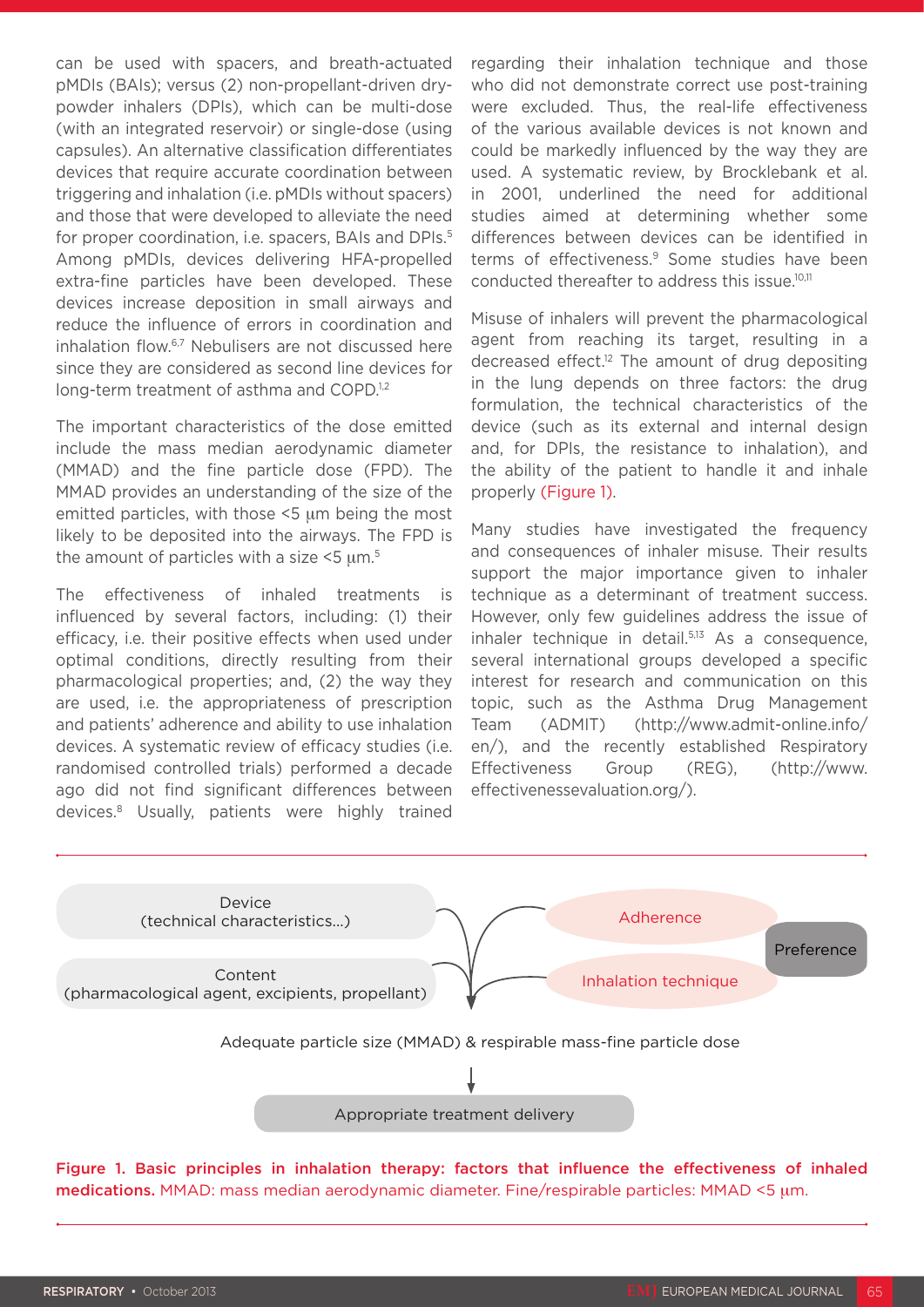

Figure 2. Frequency of inhalation errors by device type. Data from three studies.<sup>19,20,22</sup>

#### BASIC PRINCIPLES OF INHALER USE

The following steps of inhaler use are common to all devices: (1) device preparation (shaking for some pMDIs, adaptation to the spacer when required, priming for BAIs and reservoir DPIs, capsule insertion for single-dose DPIs); (2) exhalation followed by deep inhalation (coordinated with device triggering for pMDIs); (3) breath-holding (lasting at least 4 seconds); and, finally (4) normal breathing lasting at least 30 seconds before repetition of all these manoeuvres when a second dose is required. With pMDIs and BAIs, the drug formulation is propelled by the pressurised gas contained in the cartridge when the device is actuated, either manually (pMDIs) or automatically when inhalation begins (BAIs). Therefore, the main initial driving force is propulsion by the pMDI device and, as such, the inhalation needs to be slow. In contrast, when using DPIs, the only driving force is inhalation. The formulation of a DPI is broken up (de-aggregated) during the first part of each inhalation into particles that have characteristics suitable for deposition into the lungs (i.e. a diameter of  $\leq$ 5  $\mu$ m). This break-up is caused by a turbulent force that is generated inside the DPI by the interaction between the patient's inhalation and the resistance of the device. Each DPI has its

own resistance ranging from low to high.<sup>5</sup> To obtain a set inhalation flow with higher resistance, the patient needs to use a more forceful initial inhalation.14 Hence, compared to a pMDI, the inhalation manoeuvre from a DPI needs to be forceful, which many translate to 'as fast as you can'. Since the break-up of the dose occurs in the first part of the inhalation, the instruction with a DPI is 'forceful from the start'. Together with the intrinsic aerodynamic properties of drug particles, this explains why inhalation should preferentially be slow with pMDIs (especially to limit oropharyngeal impaction), while it has to be fast from the beginning with DPIs.<sup>15-17</sup> These inhalation manoeuvres are required to provide ideal inhalation flows of 30 L/ min for pMDIs and between 30-90 L/min for DPIs. Finally, to ensure good penetration into the lungs, a deep inhalation manoeuvre is required and is usually defined as lasting at least 4-5 seconds.

## FREQUENCY AND DETERMINANTS OF INHALER MISUSE

All studies in this area agree on a high proportion of misuse among patients with asthma or COPD, even in those who had been exposed to devices for long periods.<sup>18-22</sup> However, the frequency of misuse for each particular type of device varies between studies, depending on the studied population and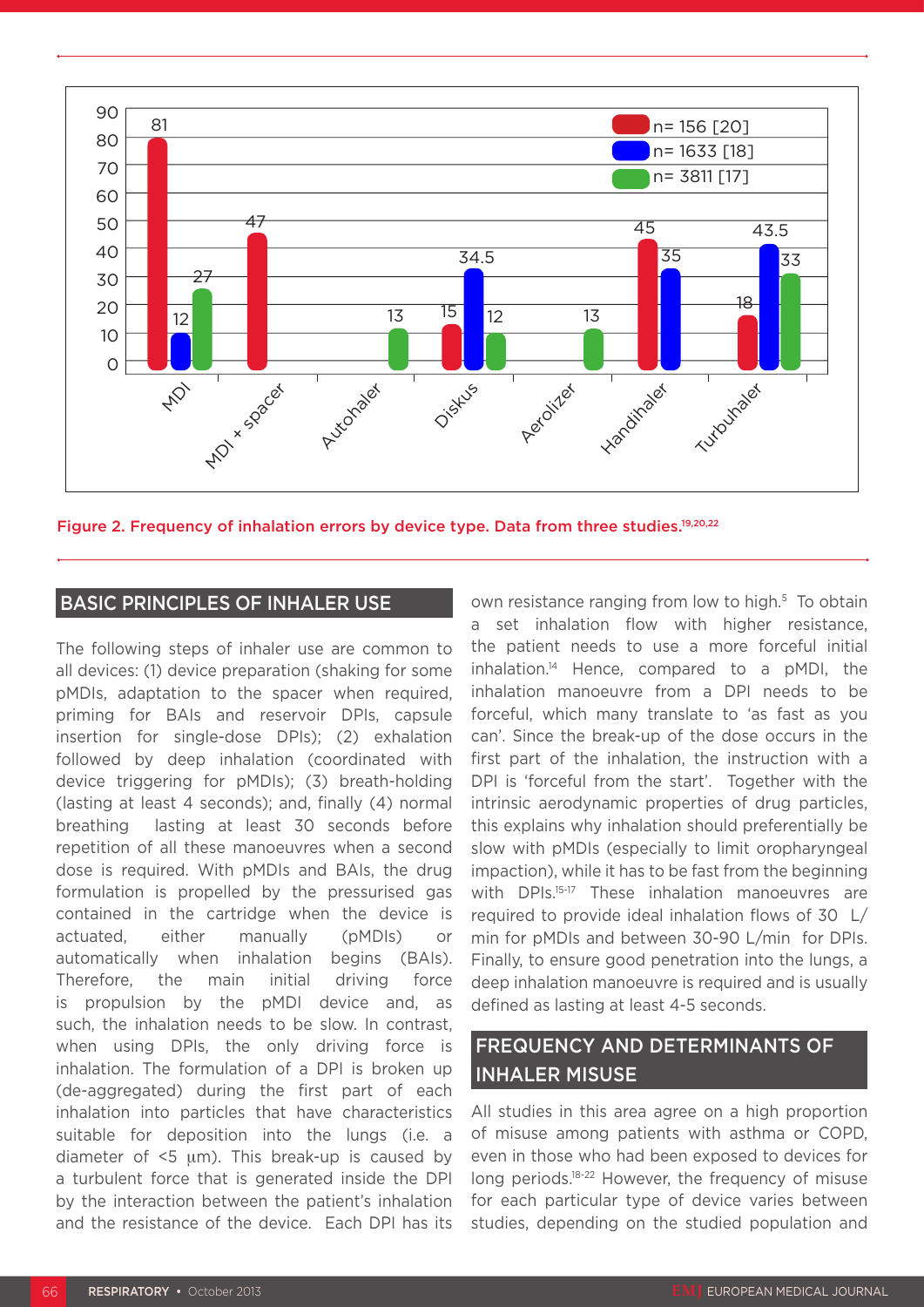on the criteria used to define proper technique. Figure 2 combines results from some of these studies. Altogether, standard pMDIs are definitely the devices with the highest proportion of errors, but misuse is also frequent with the other types of devices; these have been developed to limit the impact of poor coordination but still need proper preparation, inhalation and breath-holding. Preparation errors relate, for example, to improper device priming manoeuvres including improper device position. Thus, none of the devices currently available can be considered as 'ideal' in that all require some patient skill. As a consequence, training is always required to ensure adequate patient education about specific handling requirements, as well as on the inhalation technique per se.<sup>5</sup>

Some patients appear to be at higher risk of poor inhalation technique.22,23 Some risk-factors relate directly to the patient, these include: extreme ages (i.e. young children and the elderly), very severe airflow obstruction, cognitive dysfunction, motor handicap of the upper extremities, and co-morbidities such as stroke etc. In addition, patient preference could be associated not only with compliance but also with inhalation technique.<sup>24</sup> Other risk factors relate to the prescription and delivery of the treatment: patients who are simultaneously prescribed different types of devices (e.g. a pMDI and a DPI)<sup>25</sup> tend to use their devices less appropriately than those using a single device type (although some controversial data on this topic have been published in children),26 and device switching without a face-to-face review is associated with worsening of asthma control.<sup>27</sup> The last group of risk factors relates to measures that should accompany the prescription: patients are to be trained on the optimal way of using their device, and inhalation technique has to be checked regularly. Virtually all healthcare professionals can be involved in patient training and follow-up regarding inhaler technique: primary care physicians, lung specialists, pharmacists, nurses, and physiotherapists. Since healthcare providers' skills and knowledge of inhalers can also be poor, they require training on correct inhaler handling.28

## IMPACT OF INHALER MISUSE ON TREATMENT EFFECTIVENESS

Clinical consequences of poor inhalation technique have been studied mostly in asthma, where it is easier to explore links between inhaler use and control. Such studies are more difficult in COPD due to the very progressive nature of the disease and relatively small magnitude of observable treatment effects in the short-term.

It has long been known that pMDI misuse decreases the amount of drug deposited in the lungs and that, in patients with poor coordination, deposition can be improved by the use of spacers, BAIs or DPIs.29 Corresponding studies used mostly scintigraphy with Technetium-radio-labelled particles as a means to provide images showing the level of deposition in the device, throat, lungs, and stomach.<sup>30</sup> Others have measured blood levels of administered drugs or their metabolites, blocking digestive absorption with charcoal so that systemic exposure results from lung absorption only, which directly correlates with lung deposition.<sup>31</sup> It has also been demonstrated that the magnitude of bronchodilation, obtained by  $β2$ -agonists, decreases in poor users.<sup>32</sup> Finally, more recent studies managed to show a link between poor inhaler technique and poor asthma control.18,33-35 In one of these studies, a "dosedependent" relationship was even found between the number of errors in pMDI use and the level of control (named "instability" at that time).<sup>18</sup> Asthma control was worse in poor pMDI users and, among errors in inhalation technique, poor coordination had the greatest impact on control. More recently, these authors found a triangular relationship between control, adherence to treatment and inhaler technique.<sup>33</sup> Poor inhalation technique and poor compliance were both independently associated with control, the other risk factor for poor control in that study being smoking.

Altogether, these results show that inhalation technique should belong to the systematic check-list when assessing a patient with insufficient asthma control, together with smoking status, other environmental exposures (to allergens or irritants), body mass index, adherence to treatment, associated diseases, or an alternate diagnosis (gastro-oesophageal reflux, COPD, hyperventilation syndrome, vocal cord dysfunction, congestive heart failure, vasculitis, allergic bronchopulmonary aspergillosis).<sup>36,37</sup>

## COMBATTING INHALER MISUSE TO IMPROVE TREATMENT EFFECTIVENESS

Three directions can be followed to decrease the frequency and consequences of poor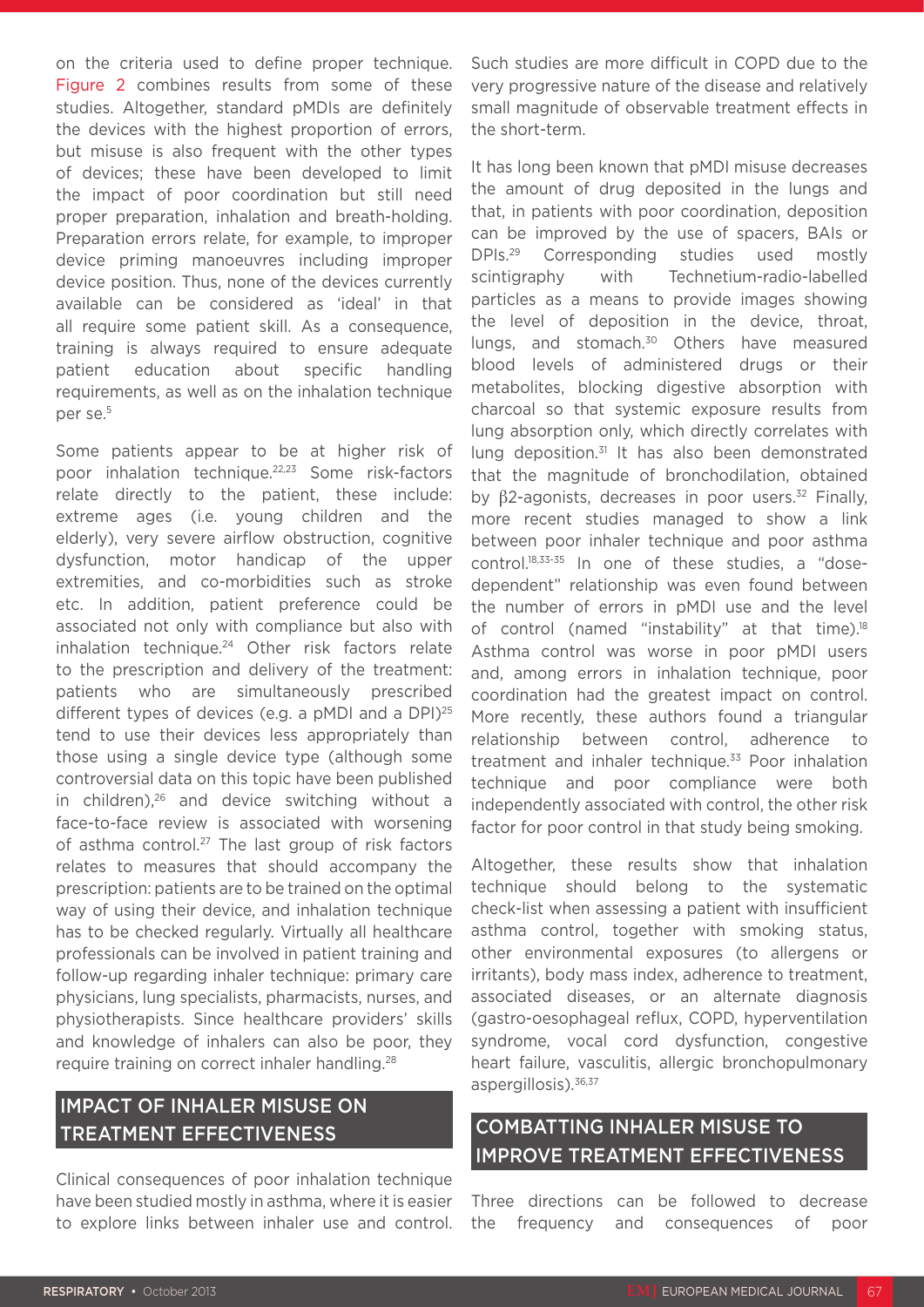inhalation technique: research to improve inhalers, training patients and doctors, and individualising inhaler choice.

#### Developing the 'Ideal Inhaler'

The ideal inhaler would be user-friendly, delivering optimal respirable amounts of drugs irrespective of the prescriber and patient's skills, without any need for external supervision and independently of environmental conditions. More realistically, it should have the characteristics described in Table 1. To date, none of the currently available inhalers can be considered as 'perfect' regarding all these characteristics. All need some training and regular checking of inhalation technique. However, some new inhalers try to simplify required manipulation. It must also be noted that most devices still do not deliver all pharmacological classes of respiratory drugs. Thus, the choice of the prescribed pharmacological agent restricts (and can be restricted by) the number of devices that can be proposed.

#### Checking and Training

Several observational studies have shown that training patients on inhaler use improves not only inhalation technique but also adherence to treatment and, most importantly, disease control.15,33,38,39 Most of these studies are purely observational with a 'before-after' design, and include only patients with asthma. Only a few specifically recruited patients with COPD, in whom similar improvements were demonstrated.<sup>39</sup>

Interestingly, one observational study found that control improved only in those patients in whom inhaler technique improved following training by pharmacists, suggesting that the effect of training on control is actually determined by its effect on inhaler technique.<sup>33</sup> Similar results were very recently found in COPD patients.<sup>40</sup> However, it has also been shown that the effect of training is inconstant and sometimes transient.<sup>41</sup>

Several tools and strategies can be used to provide training: visits to health care professionals using placebo demonstration devices or the patient's own device, video demonstration of adequate and incorrect technique, tele-counselling,<sup>42</sup> and web-based programs.<sup>43</sup> As mentioned above, all healthcare professionals should be involved in this training process: primary care physicians, lung specialists, nurses, physiotherapists, and pharmacists. The choice of tools and involved professionals often depends on local availability and organisation. It is also of utmost importance to educate professionals properly in the first place<sup>44</sup> and then repeat training regularly.

In all cases, it must be outlined that providing patients with written material (such as brochures and leaflets) is not sufficient. A critical step in education is the regular observation of the patient using his/her inhaler. The other major step is the live demonstration of proper technique when necessary, followed by repeated observation of the patient's ability to correct his/her technique. Simply asking the patient whether he/she has difficulties using his/ her inhaler does not provide reliable information.<sup>21</sup>

#### Table 1. Theoretical characteristics of the ideal inhaler.

| Criteria                                       | Device and inhalation technique characteristics                                                            |
|------------------------------------------------|------------------------------------------------------------------------------------------------------------|
| General appearance                             | User-friendly                                                                                              |
| Priming                                        | None                                                                                                       |
| Coordination between triggering and inhalation | Not required                                                                                               |
| Effect of errors in inhalation technique       | None                                                                                                       |
| Dose consistency                               | Perfect, independently of environmental conditions<br>(temperature, humidity etc) and inhalation manoeuvre |
| Dose counter                                   | Present, based on actual inhalation rather than<br>manipulation                                            |
| Perception of drug delivery                    | Clear perception (but not based on unpleasant<br>sensations such as bad taste)                             |
| Feedback                                       | Confirmation that a dose has been inhaled.<br>technique used was correct<br>Reminder about adherence       |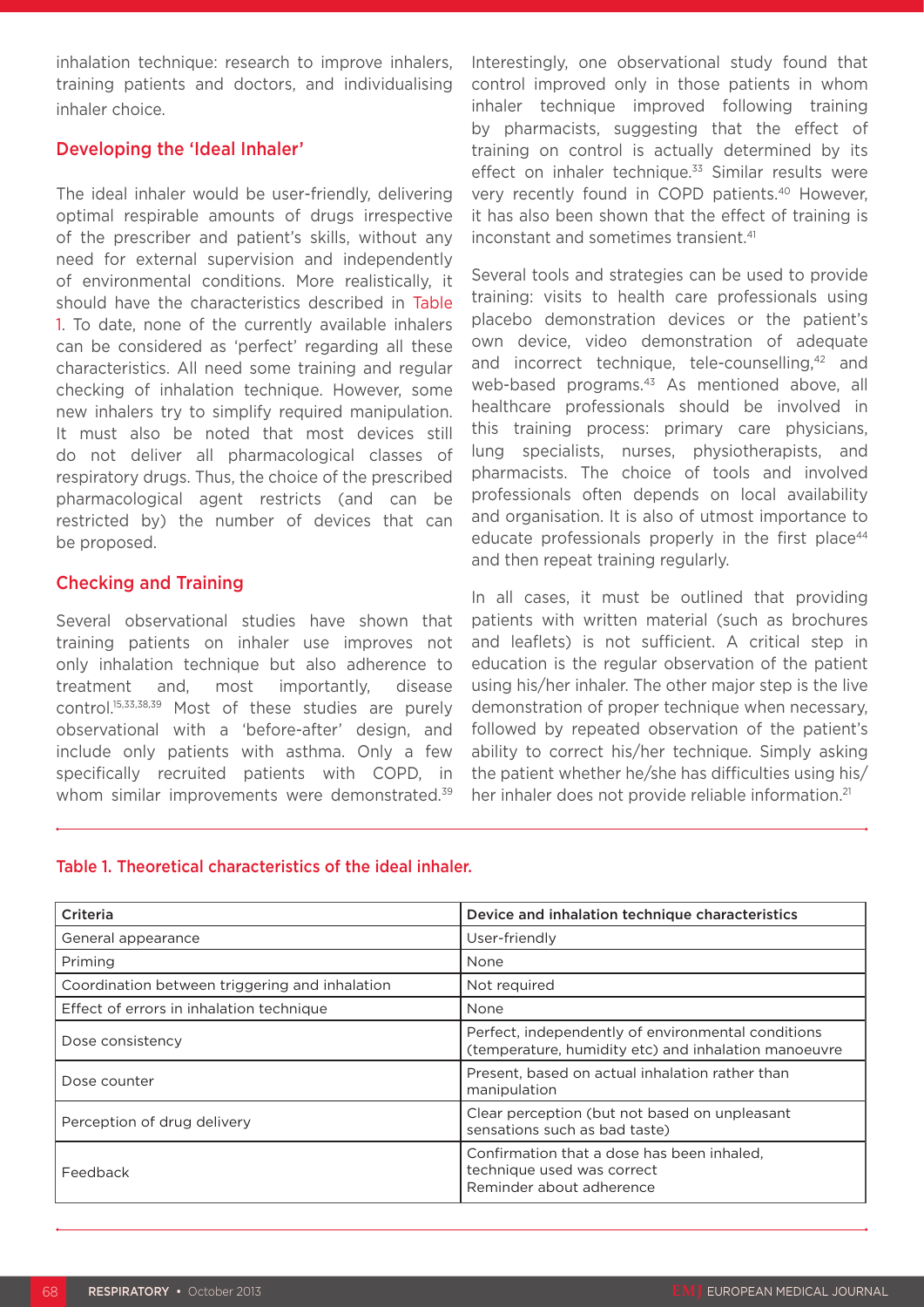Of note, some testing and training devices have been developed to help healthcare professionals check inhalation technique and train patients.15,41 They are known to improve inhalation technique, but their cost-effectiveness remains unknown at present. In addition, no study has investigated the effect of training or the most desirable training method/tool in situ over a prolonged period of time.

#### Personalising Device Choice

Patients with asthma or COPD do not all require the same treatment, and do not all have the same skills and preferences. Therefore, tailoring the treatment to each specific patient is of utmost importance.3,45-49 Several factors have to be taken into account when selecting a specific inhaler device for each patient. These factors can be categorised in four ways: (1) Patient-related factors, including (i) age and ability to inhale consciously, handle the device and coordinate the use of the device and the inspiratory effort, (ii) patient's preference, (iii) adherence and compliance, (iv) language and literacy, and (v) presence of comorbidities that could be aggravated by some respiratory treatments. (2) Disease-related factors, since (i) severe and/or acute airflow obstruction may compromise the ability to generate an adequate inspiratory flow and (ii) therapeutic strategy and indications are not the same for asthma and COPD. (3) Device-related factors, as the optimal inhalation profile differs between pMDIs (slow inspiration is preferable) and DPIs (forceful high-flow inhalation is not required, with fast acceleration especially for reservoir devices). For example, observational comparative effectiveness studies suggested that BAIs and standard pMDIs (using HFA-propelled extra fine particles with a size of approximately 1 um) could improve treatment effectiveness as compared to standard metered-dose inhalers, $78$  due to the more limited influence of errors in coordination/

inhalation technique on lung deposition with these devices.6,7 Finally, (4) Caregiver-related factors, accounting for the availability and knowledge of professionals involved in information and education (general practitioners, specialists, nurses, physiotherapists, pharmacists).

In addition, the multiplication of inhalation devices and corresponding instructions should be avoided since it can be a source of confusion for healthcare providers who are not specialised in the respiratory area, such as many primary care physicians, even though they care for the majority of patients with asthma or COPD.

#### CONCLUSIONS

The inhaled route remains crucial for the treatment of bronchial diseases. However, drug deposition and subsequent treatment effectiveness are highly dependent on inhalation technique, which is incorrect in many patients with asthma and COPD. Many inhalation devices are available and others are currently being developed with the aim of simplifying required handling, and thus improving treatment safety. Nonetheless, at present, proper training and regular checking of inhalation technique remain critical to optimise treatment effectiveness. Involved healthcare professionals have to be adequately trained before providing this service. Various educational tools can be used including videos, web-based platforms, and tele-counselling. Optimising treatment effectiveness also requires tailoring the drug-device combination chosen for each individual patient, based on his/her individual characteristics, the specific disease and its severity, the characteristics of devices, and the skills of involved healthcare professionals. There is a need for long term effectiveness studies to identify the training methods/tools that should be used for each inhaler.

#### REFERENCES

1. Global Initiative for Asthma report. Global strategy for asthma management and prevention. http://www.ginasthma. org.

2. Global Initiative for Chronic Obstructive Lung Disease. Global strategy for the diagnosis, management and prevention of chronic obstructive lung disease. http://www.goldcopd.com.

3. Crompton GK, Barnes PJ, Broeders M, Corrigan C, Corbetta L, Dekhuijzen R, Dubus JC, Magnan A, Massone F, Sanchis J, Viejo JL, Voshaar T, Aerosol Drug Management Improvement Team. The need to improve inhalation technique in Europe: a report from the Aerosol Drug Management Improvement Team. Respir Med. 2006;100:1479–94.

4. Papi A, Haughney J, Virchow JC, Roche N, Palkonen S, Price D. Inhaler devices for asthma: a call for action in a neglected field. Eur Respir J. 2011;37:982–5.

5. Laube BL, Janssens HM, de Jongh FHC, Devadason SG, Dhand R, Diot P, Everard ML, Horvath I, Navalesi P, Voshaar T, Chrystyn H. ERS/ISAM task force consensus statement. Eur Respir J. 2011;37:1308-417.

6. Usmani OS, Biddiscombe MF, Barnes PJ. Regional lung deposition and bronchodilator response as a function of beta2-agonist particle size. Am J Respir Crit Care Med. 2005;172:1497–504.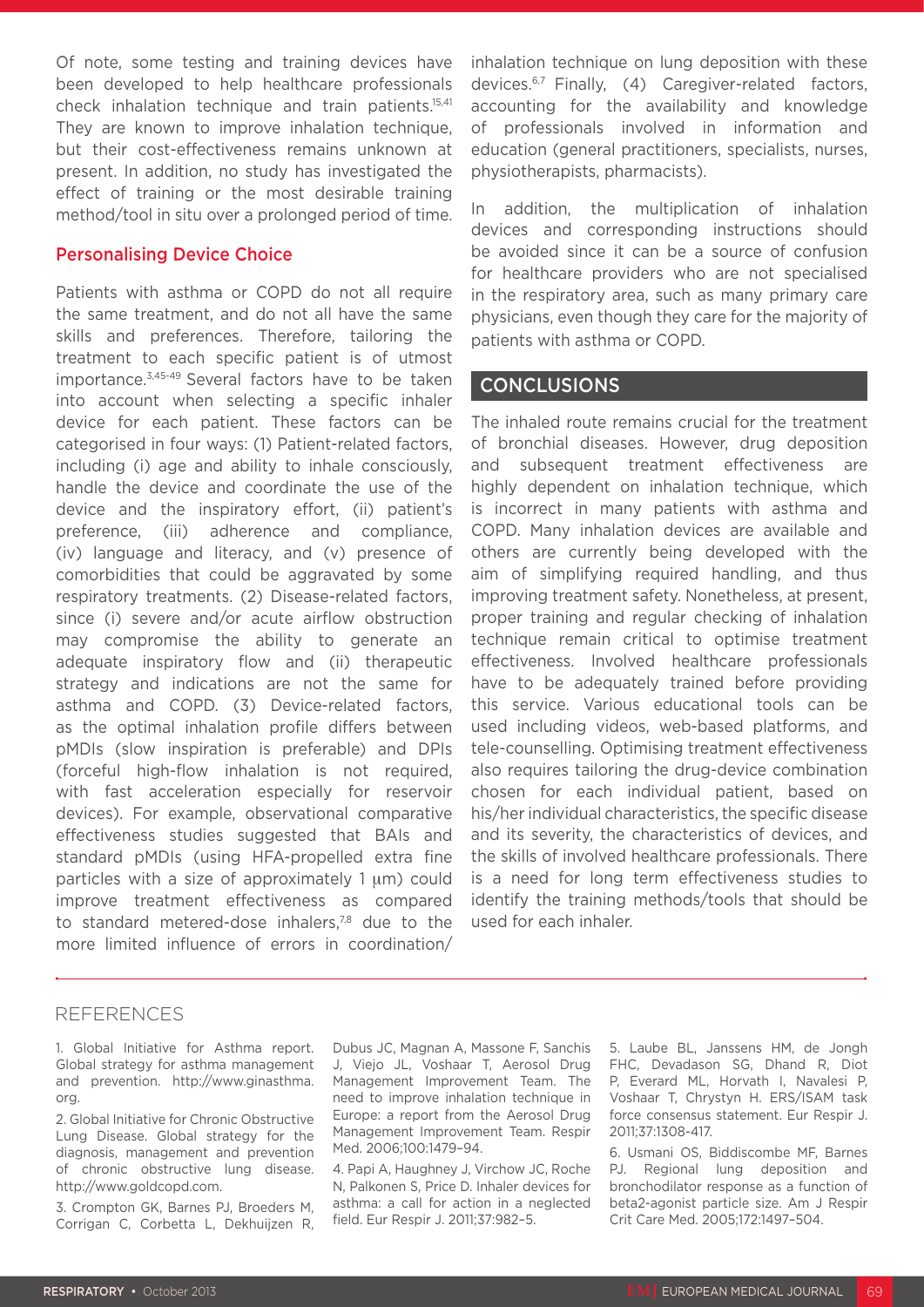7. Leach CL, Davidson PJ, Boudreau RJ. Improved airway targeting with the CFC-free HFA-beclomethasone metered- dose inhaler compared with CFC-beclomethasone. Eur Respir J. 1998;12:1346–53.

8. Ram FS, Brocklebank DM, Muers M, Wright J, Jones PW. Pressurised metered-dose inhalers versus all other hand-held inhalers devices to deliver bronchodilators for chronic obstructive pulmonary disease. Cochrane Database Syst Rev. 2002;1:CD002170.

9. Brocklebank D, Ram F, Wright J, Barry P, Cates C, Davies L, Douglas G, Muers M, Smith D, White J. Comparison of the effectiveness of inhaler devices in asthma and chronic obstructive airways disease: a systematic review of the literature. Heal Technol Assess. 2001;5:1–149.

10. Kemp L, Haughney J, Barnes N, Sims E, von Ziegenweidt J, Hillyer EV, Lee AJ, Chisholm A, Price D. Cost-effectiveness analysis of corticosteroid inhaler devices in primary care asthma management: A real world observational study. Clinicoecon Outcomes Res. 2010;2:75–85.

11. Price D, Roche N, Christian Virchow J, Burden A, Ali M, Chisholm A, Lee AJ, Hillyer EV, von Ziegenweidt J. Device type and real-world effectiveness of asthma combination therapy: An observational study. Respir Med. 2011;105:1457-66.

12. Roche N, Huchon GJ. Rationale for the choice of an aerosol delivery system. J Aerosol Med. 2000;13:393–404.

13. Dolovich MB, Ahrens RC, Hess DR, Anderson P, Dhand R, Rau JL, Smaldone GC, Guyatt G. Device selection and outcomes of aerosol therapy: Evidencebased guidelines: American College of Chest Physicians/American College of Asthma, Allergy, and Immunology. Chest. 2005;127:335–71.

14. Chrystyn H. Is inhalation rate important for a dry powder inhaler? Using the In-Check Dial to identify these rates. Respir Med. 2003;97:181–7.

15. Ammari WG, Chrystyn H. Optimizing the inhalation flow and technique through metered dose inhalers of asthmatic adults and children attending a community pharmacy. J. Asthma. 2013;50:505–13.

16. Nsour WM, Alldred A, Corrado J, Chrystyn H. Measurement of peak inhalation rates with an in-check meter to identify an elderly patient's ability to use a turbuhaler. Respir Med. 2001;95:965–8.

17. Haughney J, Price D, Barnes NC, Virchow JC, Roche N, Chrystyn H. Choosing inhaler devices for people with asthma: current knowledge and outstanding research needs. Respir Med. 2010;104:1237–45.

18. Giraud V, Roche N. Misuse of corticosteroid metered-dose inhaler is associated with decreased asthma stability. Eur Respir J. 2002;19:246–51.

19. Molimard M, Raherison C, Lignot S, Depont F, Abouelfath A, Moore N. Assessment of handling of inhaler devices in real life: an observational study in 3811 patients in primary care. J Aerosol Med. 2003;16:249–54.

20. Melani AS, Bonavia M, Cilenti V, Cinti C, Lodi M, Martucci P, Serra M, Scichilone N, Sestini P, Aliani M, Neri M. Inhaler mishandling remains common in real life and is associated with reduced disease control. Respir Med. 2011;105:930-8.

21. Souza ML de M, Meneghini AC, Ferraz E, Vianna EO, Borges MC. Knowledge of and technique for using inhalation devices among asthma patients and COPD patients. J Bras Pneumol. 2009;35:824–31.

22. Rootmensen GN, van Keimpema ARJ, Jansen HM, de Haan RJ. Predictors of incorrect inhalation technique in patients with asthma or COPD: a study using a validated videotaped scoring method. J Aerosol Med Pulm Drug Deliv. 2010;23:323–8.

23. Melani AS, Zanchetta D, Barbato N, Sestini P, Cinti C, Canessa PA, Aiolfi S. Neri M. Inhalation technique and variables associated with misuse of conventional metered-dose inhalers and newer dry powder inhalers in experienced adults. Ann Allergy Asthma Immunol. 2004;93:439–46.

24. Small M, Anderson P, Vickers A, Kay S, Fermer S. Importance of inhaler-device satisfaction in asthma treatment: realworld observations of physician-observed compliance and clinical/patient-reported outcomes. Adv Ther. 2011;28:202–12.

25. Price D, Chrystyn H, Kaplan A, Haughney J, Román-Rodríguez M, Burden A, Chisholm A, Hillyer EV, von Ziegenweidt J, Ali M, van der Molen T. Effectiveness of same versus mixed asthma inhaler devices: a retrospective observational study in primary care. Allergy Asthma Immunol Res. 2012;4:184–91.

26. Chan DS, Callahan CW, Hatch-Pigott VB, Lawless A, Proffitt HL, Manning NE, Schweikert MP. Concurrent use of metered-dose and dry powder inhalers by children with persistent asthma does not adversely affect spacer/inhaler technique. Ann Pharmacother. 2006;40:1743–6.

27. Thomas M, Price D, Chrystyn H, Lloyd A, Williams AE, von Ziegenweidt J. Inhaled corticosteroids for asthma: impact of practice level device switching on asthma control. BMC Pulm Med. 2009;9:1.

28. Lee-Wong M, Mayo PH. Results of a programme to improve house staff use of metered dose inhalers and spacers. Postgrad Med J. 2003;79:221–5.

29. Newman SP. Aerosol physiology, deposition, and metered dose inhalers. Allergy Proc. 1991;12:41–5.

30. Davis SS, Hardy JG, Newman SP,

Wilding IR. Gamma scintigraphy in the evaluation of pharmaceutical dosage forms. Eur J Nucl Med. 1992;19:971–86.

31. Borgstrom L, Bondesson E, Moren F, Trofast E, Newman SP. Lung deposition of budesonide inhaled via Turbuhaler: a comparison with terbutaline sulphate in normal subjects. Eur Respir J. 1994:7:69-73.

32. Newman SP, Pavia D, Clarke SW. How should a pressurized beta-adrenergic bronchodilator be inhaled? Eur J Respir Dis. 1981;62:3–21.

33. Giraud V, Allaert F-A, Roche N. Inhaler technique and asthma: Feasability and acceptability of training by pharmacists. Respir Med. 2011;105:1815–22.

34. Al-Jahdali H, Ahmed A, Al-Harbi A, Khan M, Baharoon S, Bin Salih S, Halwani R, Al-Muhsen S. Improper inhaler technique is associated with poor asthma control and frequent emergency department visits. Allergy Asthma Clin Immunol. 2013;9:8.

35. Yildiz F, on behalf of the ASIT Study Group. Importance of inhaler device use status in the control of asthma in adults: ASIT (Asthma Inhaler Treatment) Study. Respir Care. Care 2013;Epub ahead of print.

36. Roche N, Morel H, Martel P, Godard P. Clinical practice guidelines: medical follow-up of patients with asthma- adults and adolescents. Respir Med. 2005;99:793–815.

37. GINA Report, Global Strategy for Asthma Management and Prevention, Global Initiative for Asthma. GINA. 2012.

38. Takemura M, Mitsui K, Ido M, Matsumoto M, Koyama M, Inoue D, Takamatsu K, Itotani R, Ishitoko M, Suzuki S, Aihara K, Sakuramoto M, Kagioka H, Fukui M. Effect of a network system for providing proper inhalation technique by community pharmacists on clinical outcomes in COPD patients. Int J Chron Obstruct Pulmon Dis. 2013;8:239–44.

39. Takemura M, Mitsui K, Ido M, Matsumoto M, Koyama M, Inoue D, Takamatsu K, Itotani R, Ishitoko M, Suzuki S, Aihara K, Sakuramoto M, Kagioka H, Fukui M. Impact of a network system for providing proper inhalation technique by community pharmacists. J Asthma. 2012;49:535–41.

40. Tommelein E, Mehuys E, Van Hess T, Adriaens E, Van Bortel L, Christiaens T, Van Tongelen I, Remon J, Boussey K, Brusselle GG. Effectiveness of pharmaceutical care for patients with COPD (PHARMACOP): a randomized controlled trial. Brit J Clin Pharmacol. 2013;in press.

41. Hardwell A, Barber V, Hargadon T, McKnight E, Holmes J, Levy ML. Technique training does not improve the ability of most patients to use pressurised metered-dose inhalers (pMDIs). Prim Care